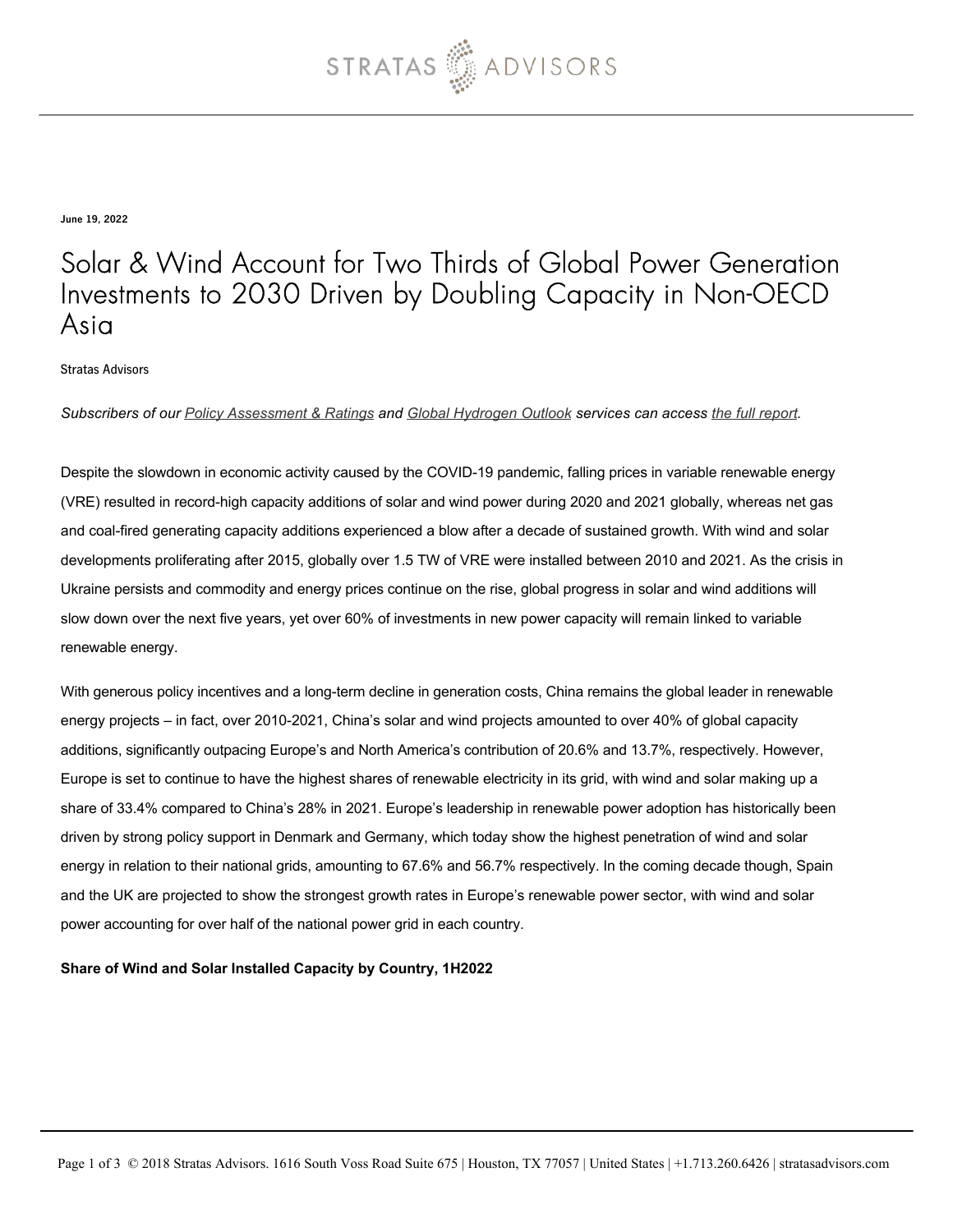## STRATAS ADVISORS



#### *Source: Stratas Advisors, 2022*

In 2022, global solar additions are expected to fall by -16.7% below 2021 levels as a result of increased freight costs in regions which are most dependent on equipment imports, particularly Europe and North America. Despite global turmoil, China is however on track to meet a new record in solar capacity additions in 2022, showing an increase of 73.7% with respect to 2021 by the end of the year. Wind power will see a much more limited growth throughout 2022, with China accounting for over half of total additions.

This analysis assesses current dynamics and trends in key regions and markets, projecting growth in power installed capacity on the basis of project pipeline, regulatory and pricing outlook, and future electricity demand. Key takeaways of the report include:

- China will account for over two thirds of global wind and solar additions over 2022-2030, however increasing coal-fired capacity by 6.2% in the same period. India will however remain the largest contributor to the growth of coal power despite increasing solar capacity by 55%.
- Southeast Asia is projected to account for about a third of global gas additions, while coal-fired capacity will increase by 28.9% over 2022-2030. Exponential growth in solar capacity additions is expected in Philippines, Bangladesh, Myanmar, and Indonesia, with Vietnam and Taiwan emerging as regional leaders for offshore wind.
- With Japan restarting a majority of mothballed nuclear units by 2030, nuclear power is set to account for about 40% of